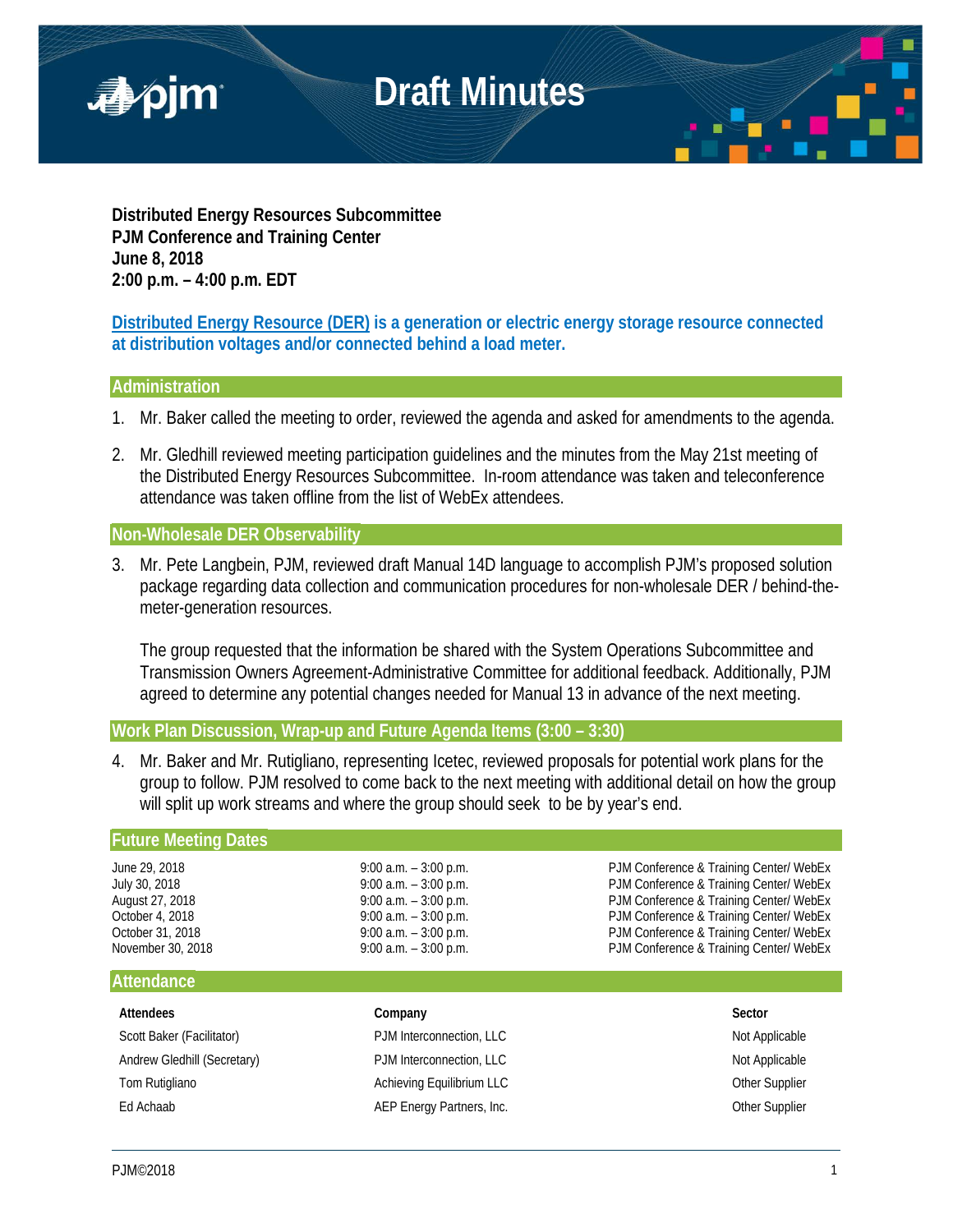

# **Draft Minutes**

Chris Norton American Municipal Power, Inc. Electric Distributor Kristin Rothey **American Municipal Power, Inc.** American Municipal Power, Inc. **Electric Distributor** Brock Ondayko **Appalachain Power Company Transmission Owner** Transmission Owner Company Transmission Owner Michael Winka **Board of Public Utilities of NJ** Not Applicable Not Applicable Rehan Gilani ConEdison Energy, Inc. Other Supplier Guy Filomena **Customized Energy Solutions, Ltd.** Not Applicable Customized Energy Solutions, Ltd. Patrick Shoop **Customized Energy Solutions, Ltd.** Not Applicable Not Applicable Jonathan Sasser **Customized Energy Solutions, Ltd.\*** Not Applicable Not Applicable Jim Davis **Dominion Energy Marketing, Inc.** Comment of Generation Owner Ryen Lawson **Not Applicable** Dominion Virginia Power Not Applicable Not Applicable Ken Jennings **Energy Business Services LLC** Generation Owner John Sturgeon **Duke Energy Carolinas, LLC** Character Communication of the Supplier Alex Rosenblatt **Alex Rosenblatt** Duquesne Light Company **Transmission Owner** Transmission Owner John Brodbeck **EDP Renewables North America, LLC** Christense Christense Christense America, CLC Bruce Campbell **EnergyConnect, Inc.** Communication Connect Communication Communication Communication Communication Brian Kauffman EnerNOC, Inc. Other Supplier Anna Caruthers **FirstEnergy Solutions Corp.** Transmission Owner Corp. Transmission Owner David Marton **FirstEnergy Solutions Corp.** Transmission Owner Corp. Transmission Owner Justin Price **FirstEnergy Solutions Corp.** FirstEnergy Solutions Corp. Transmission Owner Jon Schneider **FirstEnergy Solutions Corp.** Transmission Owner Corp. Tom Hyzinski **GT Power Group** CGT Power Group Not Applicable David Pratzon **COLL Accord COVERTS COVERTS** GT Power Group Not Applicable Not Applicable David Mabry **McNees Wallace & Nurick LLC** Not Applicable Not Applicable Thomas Weeks **Michigan Public Power Agency Michigan Public Power Agency Generation Owner** Christin Domian **Mitsubishi Electric Power Products Inc.** Not Applicable Not Applicable Skyler Marzewski **Monitoring Analytics** Monitoring Analytics Not Applicable Skyler Marzewski **Monitoring Analytics, LLC** Not Applicable Not Applicable Brett Feldman Navigant Consulting, Inc. Not Applicable Not Applicable Not Applicable Cynthia Holland New Your Supersey Board of Public Utilities Not Applicable Not Applicable David Brown NJ Board of Public Utilities Not Applicable Not Applicable Brian Hamilton North American Electric Reliability Corporation Not Applicable Not Applicable Bob Beadle **North Carolina Electric Membership Corporation** Electric Distributor Jenjira Knernschield Old Dominion Electric Cooperative Electric Distributor Susan Covino Other Not Applicable Joe Ciabattoni **Not Applicable** PJM Interconnection, LLC Not Applicable Not Applicable Jason Connell **Not Applicable** PJM Interconnection, LLC **Not Applicable** Not Applicable Michael Del Viscio **PJM Interconnection, LLC** Not Applicable Not Applicable Mary Ellen Driscoll **Natural PJM Interconnection, LLC** Not Applicable Not Applicable Andy Ford **PJM Interconnection, LLC** Andy Ford Not Applicable Suzanne Glatz **PJM Interconnection, LLC** Not Applicable Not Applicable